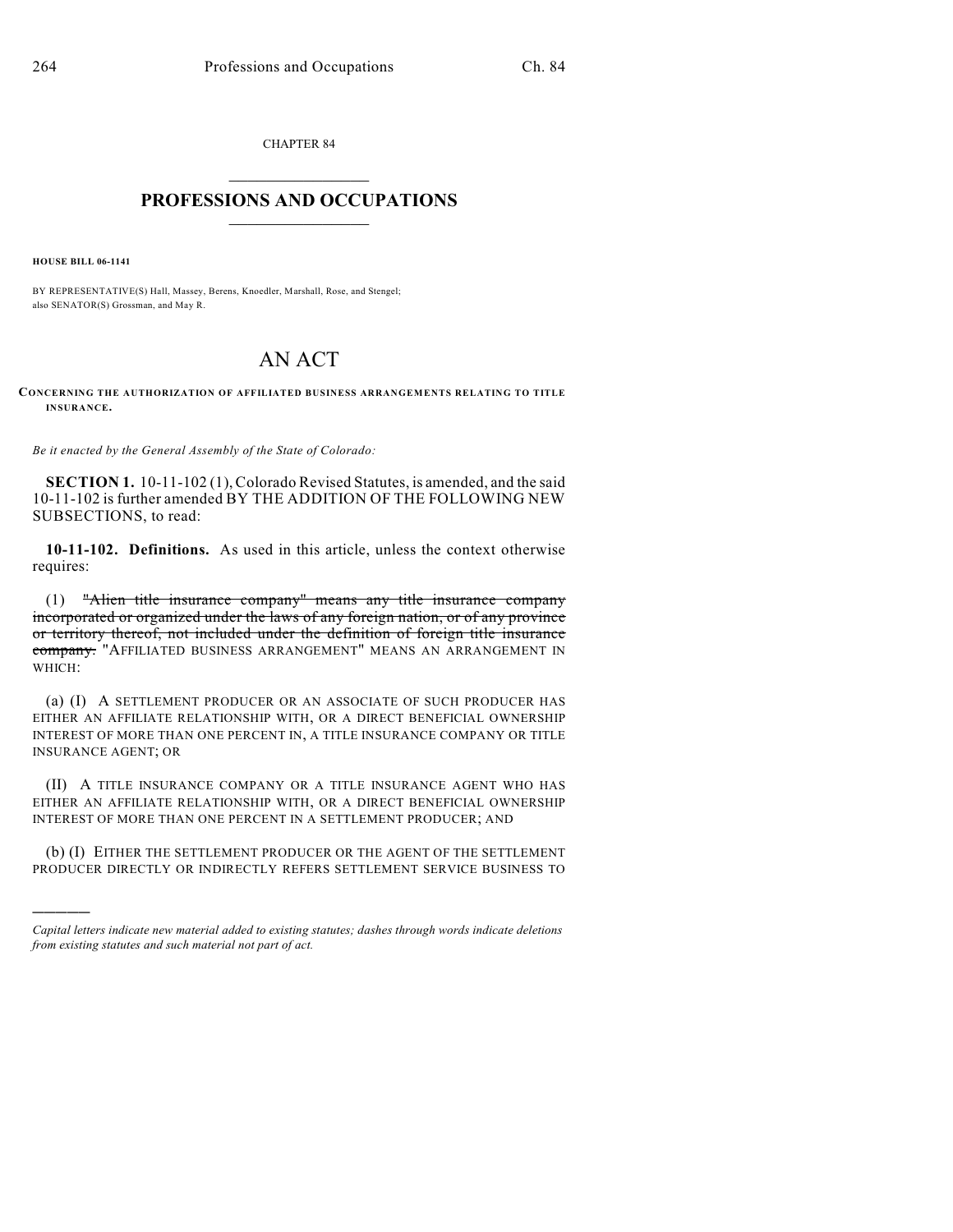THAT TITLE INSURANCE COMPANY OR TITLE INSURANCE AGENT OR AFFIRMATIVELY INFLUENCES THE SELECTION OF THAT TITLE INSURANCE COMPANY OR TITLE INSURANCE AGENT; OR

(II) EITHER THE TITLE INSURANCE COMPANY OR THE TITLE INSURANCE AGENT DIRECTLY OR INDIRECTLY REFERS SETTLEMENT SERVICES BUSINESS TO A SETTLEMENT PRODUCER OR ASSOCIATE OR AFFIRMATIVELY INFLUENCES THE SELECTION OF THE SETTLEMENT PRODUCER OR ASSOCIATE.

(1.5) "ALIEN TITLE INSURANCE COMPANY" MEANS A TITLE INSURANCE COMPANY INCORPORATED OR ORGANIZED UNDER THE LAWS OF A FOREIGN NATION, OR OF ANY PROVINCE OR TERRITORY THEREOF, NOT INCLUDED UNDER THE DEFINITION OF A FOREIGN TITLE INSURANCE COMPANY.

(2.5) "ASSOCIATE" MEANS A PERSON WHO HAS ONE OR MORE OF THE FOLLOWING RELATIONSHIPS WITH A PERSON IN A POSITION TO REFER SETTLEMENT SERVICE BUSINESS:

(a) A SPOUSE, PARENT, OR CHILD OF SUCH PERSON;

(b) A CORPORATION OR BUSINESS ENTITY THAT CONTROLS, IS CONTROLLED BY, OR IS UNDER COMMON CONTROL WITH SUCH PERSON;

(c) AN EMPLOYER, OFFICER, DIRECTOR, PARTNER, FRANCHISER, OR FRANCHISEE OF SUCH PERSON; OR

(d) ANYONE WHO HAS AN AGREEMENT, ARRANGEMENT, OR UNDERSTANDING WITH SUCH PERSON, THE PURPOSE OR SUBSTANTIAL EFFECT OF WHICH IS TO ENABLE THE PERSON IN A POSITION TO REFER SETTLEMENT SERVICE BUSINESS TO BENEFIT FINANCIALLY FROM REFERRALS OF SUCH BUSINESS.

(6.5) (a) "SETTLEMENT PRODUCER" MEANS A PERSON WHO IS IN A POSITION TO REFER BUSINESS THAT IS INCIDENT TO OR A PART OF A SETTLEMENT SERVICE. "SETTLEMENT PRODUCER" INCLUDES, BUT IS NOT LIMITED TO, A PERSON WHO:

(I) BUYS OR SELLS AN INTEREST IN REAL PROPERTY;

(II) LENDS OR BORROWS MONEYS WITH AN INTEREST IN REAL PROPERTY AS SECURITY;

(III) ACTS AS AN AGENT, REPRESENTATIVE, ATTORNEY, OR EMPLOYEE OF A PERSON WHO:

(A) BUYS OR SELLS AN INTEREST IN REAL PROPERTY; OR

(B) LENDS OR BORROWS MONEYS WITH AN INTEREST IN REAL ESTATE AS SECURITY;

(IV) IS AN ASSOCIATE OF A PERSON DESCRIBED IN THIS SUBSECTION (6.5).

(b) NOTHING IN THIS SUBSECTION (6.5) SHALL BE CONSTRUED TO INCLUDE A TITLE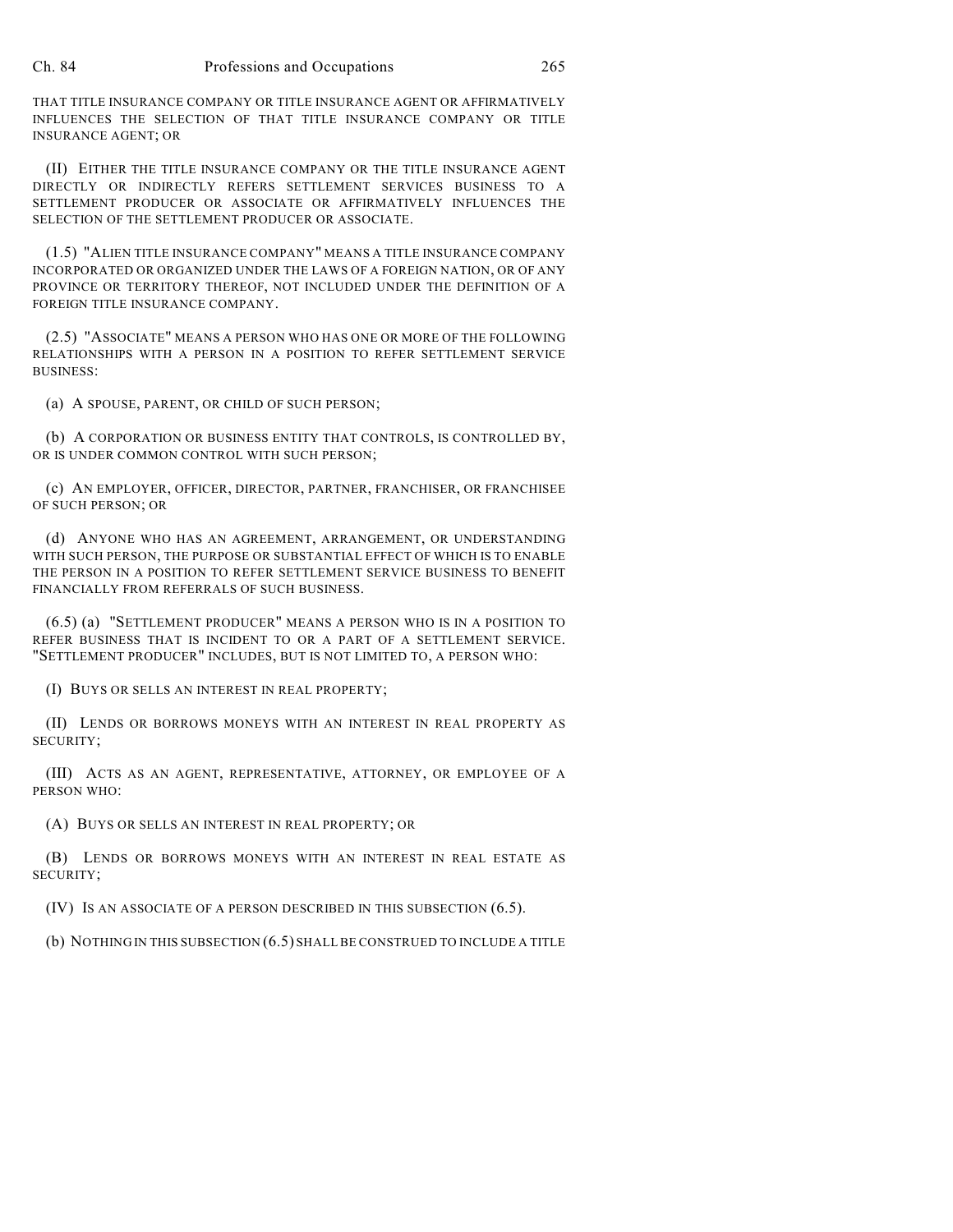INSURANCE COMPANY OR A TITLE INSURANCE AGENT.

(6.7) "SETTLEMENT SERVICE" MEANS ANY SERVICE PROVIDED IN CONNECTION WITH A REAL ESTATE SETTLEMENT. "SETTLEMENT SERVICES" INCLUDE, BUT ARE NOT LIMITED TO, THE FOLLOWING:

- (a) TITLE SEARCHES;
- (b) TITLE EXAMINATIONS;
- (c) THE PROVISION OF TITLE CERTIFICATES;
- (d) TITLE INSURANCE;
- (e) SERVICES RENDERED BY AN ATTORNEY;
- (f) THE PREPARATION OF TITLE DOCUMENTS;
- (g) PROPERTY SURVEYS;
- (h) THE RENDERING OF CREDIT REPORTS OR APPRAISALS;
- (i) PEST AND FUNGUS INSPECTIONS;
- (j) SERVICES RENDERED BY A REAL ESTATE BROKER;
- (k) SERVICES RENDERED BY A REAL ESTATE APPRAISER;
- (l) HOME INSPECTION SERVICES;
- (m) THE ORIGINATION OF A LOAN;
- (n) THE TAKING OF A LOAN APPLICATION;
- (o) PROCESSING OF A LOAN;
- (p) UNDERWRITING AND FUNDING OF A LOAN;
- (q) ESCROW HANDLING SERVICES;
- (r) THE HANDLING OF THE PROCESSING; AND
- (s) CLOSING OF SETTLEMENT.

**SECTION 2.** Article 11 of title 10, Colorado Revised Statutes, is amended BY THE ADDITION OF THE FOLLOWING NEW SECTIONS to read:

**10-11-124. Affiliated business arrangements - rules - investigative information shared with the division of real estate.** (1) (a) AN AFFILIATED BUSINESS ARRANGEMENT IS PERMITTED WHERE THE PERSON REFERRING BUSINESS TO THE AFFILIATED BUSINESS ARRANGEMENT RECEIVES PAYMENT ONLY IN THE FORM OF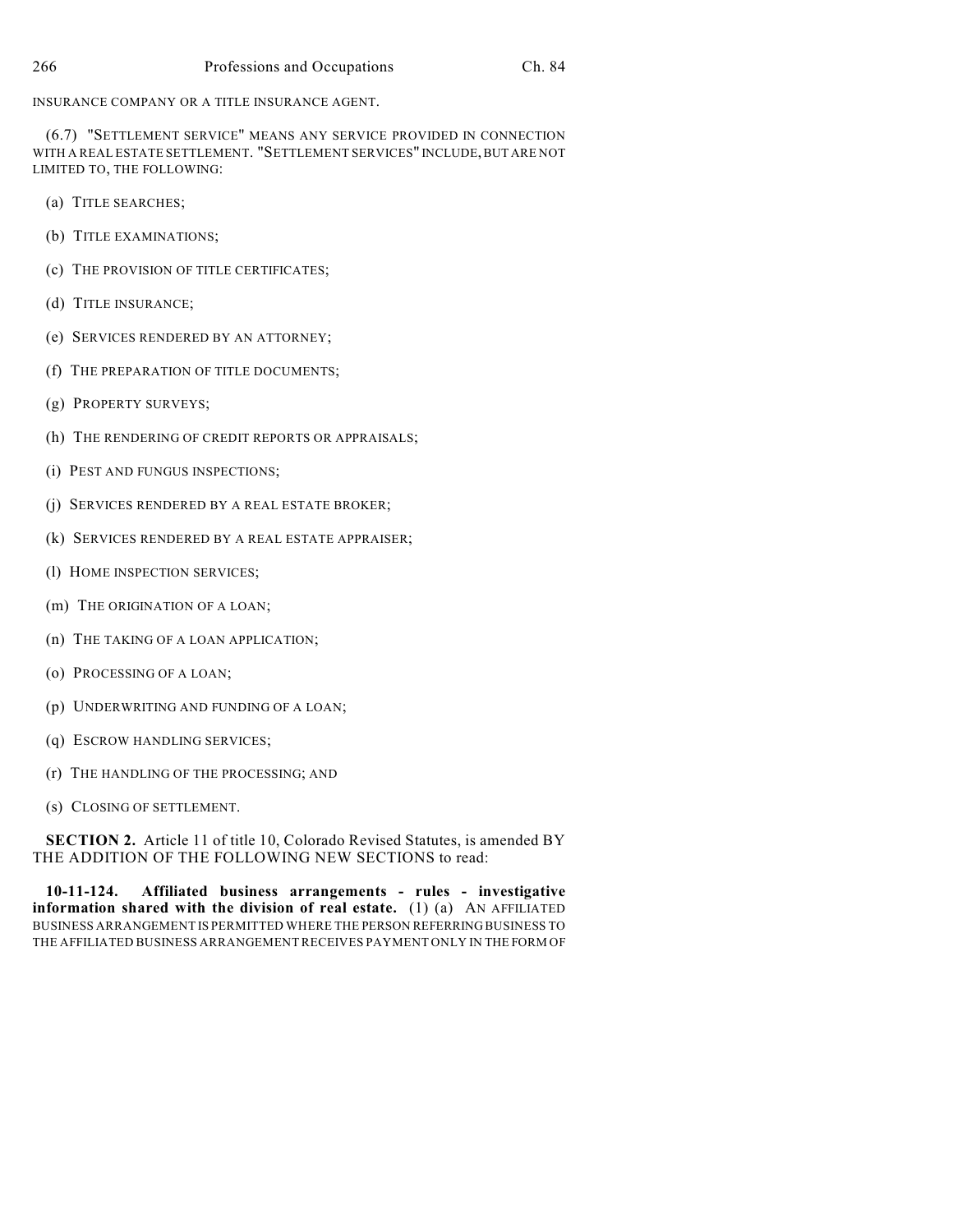A RETURN ON AN INVESTMENT AND WHERE IT DOES NOT VIOLATE THE PROVISIONS OF SECTION 10-11-108 (1).

(b) A TITLE INSURANCE COMPANY OR A TITLE INSURANCE AGENT MAKING A REFERRAL AS PART OF AN AFFILIATED BUSINESS ARRANGEMENT SHALL DISCLOSE THE AFFILIATION IN ACCORDANCE WITH THE FEDERAL "REAL ESTATE SETTLEMENT PROCEDURES ACT", 12 U.S.C. SEC. 2601 ET SEQ.

(c) NEITHER A TITLE INSURANCE COMPANY NOR A TITLE INSURANCE AGENT SHALL REQUIRE THE USE OF AN AFFILIATED BUSINESS ARRANGEMENT OR A PARTICULAR SETTLEMENT PRODUCER AS A CONDITION OF OBTAINING TITLE INSURANCE SERVICES FROM THE COMPANY OR AGENT. FOR THE PURPOSES OF THIS PARAGRAPH (c), "REQUIRE THE USE" SHALL HAVE THE SAME MEANING AS "REQUIRED USE" IN 24 CFR 3500.2 (b).

(2) THE COMMISSIONER MAY PROMULGATE RULES CONCERNING THE CREATION AND CONDUCT OF AN AFFILIATED BUSINESS ARRANGEMENT, INCLUDING, BUT NOT LIMITED TO, RULES DEFINING WHAT CONSTITUTES A SHAM AFFILIATED BUSINESS ARRANGEMENT. NOTHING IN THIS SUBSECTION (2) SHALL BE CONSTRUED TO INCREASE A FEE OR CREATE A LICENSURE PROGRAM FOR AFFILIATED BUSINESS ARRANGEMENTS. THE COMMISSIONER SHALL ADOPT THE RULES, POLICIES, OR GUIDELINES ISSUED BY THE UNITED STATES DEPARTMENT OF HOUSING AND URBAN DEVELOPMENT CONCERNING THE FEDERAL "REAL ESTATE SETTLEMENT PROCEDURES ACT", 12 U.S.C. SEC. 2601 ET SEQ. RULES ADOPTED BY THE COMMISSIONER SHALL BE AT LEAST AS STRINGENT AS THE FEDERAL RULES AND SHALL ENSURE THAT CONSUMERS ARE ADEQUATELY INFORMED ABOUT AFFILIATED BUSINESS ARRANGEMENTS. THE COMMISSIONER SHALL CONSULT WITH THE REAL ESTATE COMMISSION PURSUANT TO SECTION 12-61-113.2 (5), C.R.S., CONCERNING RULES THE REAL ESTATE COMMISSION MAY PROMULGATE CONCERNING AFFILIATED BUSINESS ARRANGEMENTS. NEITHER THE RULES PROMULGATED BY THE COMMISSIONER NOR THE REAL ESTATE COMMISSION MAY CREATE A CONFLICTING REGULATORY BURDEN ON AN AFFILIATED BUSINESS ARRANGEMENT.

(3) THE DIVISION MAY SHARE INFORMATION GATHERED DURING AN INVESTIGATION OF AN AFFILIATED BUSINESS ARRANGEMENT WITH THE DIVISION OF REAL ESTATE.

**10-11-125. Fees, salaries, compensation, or other payments.** (1) NOTHING IN SECTION 10-11-124 OR 10-11-126 SHALL BE CONSTRUED TO PROHIBIT PAYMENT OF A FEE TO:

(a) AN ATTORNEY FOR SERVICES ACTUALLY RENDERED;

(b) A TITLE INSURANCE COMPANY TO ITS DULY APPOINTED AGENT FOR SERVICES ACTUALLY PERFORMED IN THE ISSUANCE OF A POLICY OF TITLE INSURANCE; OR

(c) A LENDER TO ITS DULY APPOINTED AGENT FOR SERVICES ACTUALLY PERFORMED IN THE MAKING OF A LOAN.

(2) NOTHING IN SECTION 10-11-124 OR 10-11-126 SHALL BE CONSTRUED TO PROHIBIT PAYMENT TO ANY PERSON OF: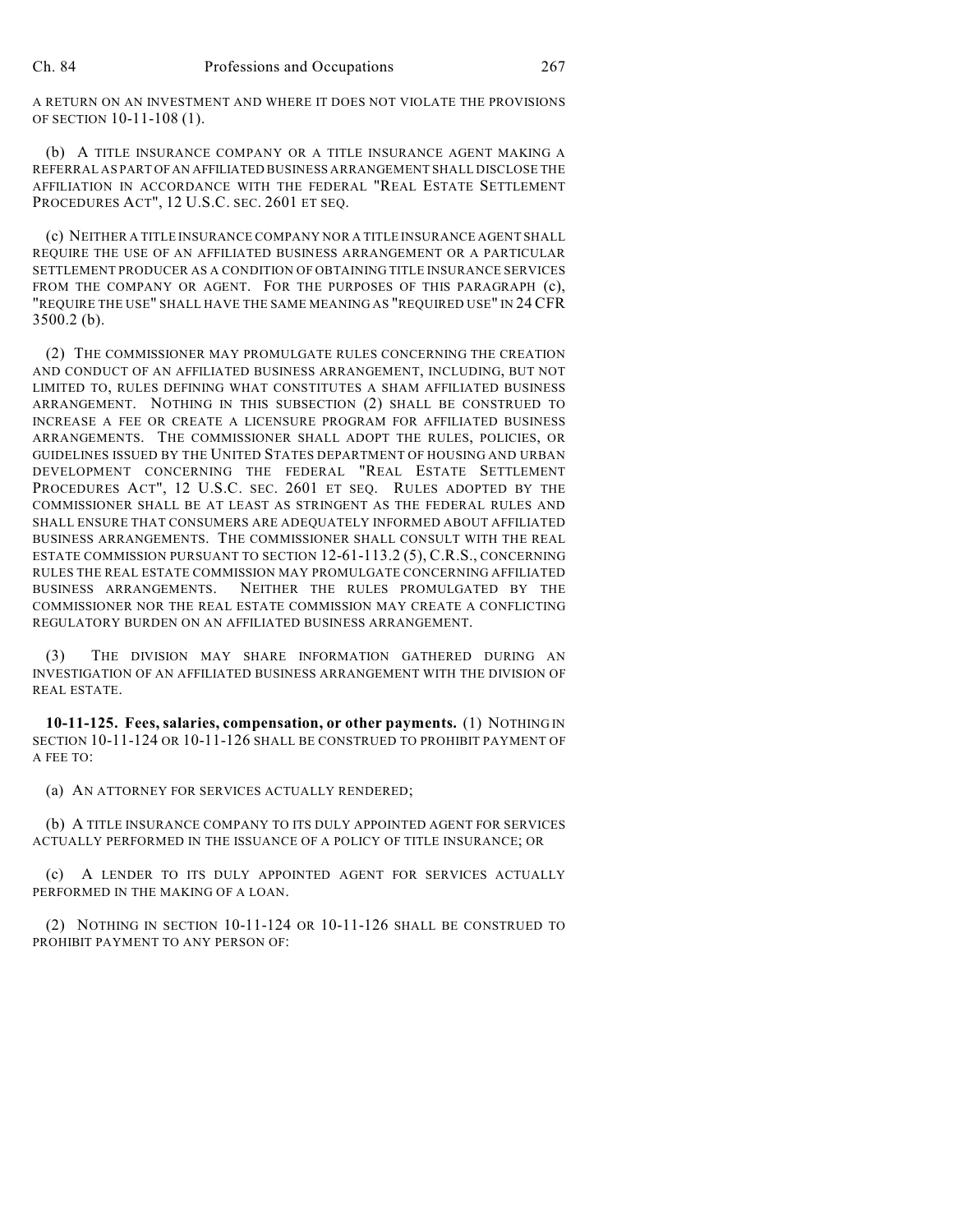(a) A BONA FIDE SALARY OR COMPENSATION OR OTHER PAYMENT FOR GOODS OR FACILITIES ACTUALLY FURNISHED OR FOR SERVICES ACTUALLY PERFORMED; OR

(b) A FEE PURSUANT TO COOPERATIVE BROKERAGE AND REFERRAL ARRANGEMENTS OR AGREEMENTS BETWEEN REAL ESTATE BROKERS.

(3) IT SHALL NOT BE A VIOLATION OF SECTION 10-11-124:

(a) FOR AN AFFILIATED BUSINESS ARRANGEMENT TO REQUIRE A BUYER, BORROWER, OR SELLER TO PAY FOR THE SERVICES OF ANY ATTORNEY, CREDIT REPORTING AGENCY, OR REAL ESTATE APPRAISER CHOSEN BY THE LENDER TO REPRESENT THE LENDER'S INTEREST IN A REAL ESTATE TRANSACTION; OR

(b) FOR AN AFFILIATED BUSINESS ARRANGEMENT WHERE AN ATTORNEY OR LAW FIRM REPRESENTS A CLIENT IN A REAL ESTATE TRANSACTION AND ISSUES OR ARRANGES FOR THE ISSUANCE OF A POLICY OF TITLE INSURANCE IN THE TRANSACTION DIRECTLY AS AGENT OR THROUGH A SEPARATE CORPORATE TITLE INSURANCE AGENCY THAT MAY BE ESTABLISHED BY THAT ATTORNEY OR LAW FIRM AND OPERATED AS AN ADJUNCT TO HIS OR HER LAW PRACTICE.

**10-11-126. Affiliated business arrangements - enforcement - penalties.** (1) THE COMMISSIONER SHALL HAVE THE SAME REMEDIES AVAILABLE TO HIM OR HER AS THOSE AVAILABLE TO THE ADMINISTRATOR OF THE DEPARTMENT OF HOUSING AND URBAN DEVELOPMENT IN THE FEDERAL "REAL ESTATE SETTLEMENT PROCEDURES ACT", 12 U.S.C. SEC. 2607.

(2) IN ADDITION TO ANY OTHER REMEDIES AVAILABLE TO THE COMMISSIONER PURSUANT TO THIS TITLE, AFTER NOTICE AND A HEARING PURSUANT TO SECTION 24-4-105, C.R.S., THE COMMISSIONER MAY ASSESS A PENALTY FOR A VIOLATION OF THIS ARTICLE OR A RULE PROMULGATED UNDER THIS ARTICLE. THE PENALTY SHALL BE THE AMOUNT OF REMUNERATION IMPROPERLY PAID AND SHALL BE PAID TO THE PERSON AGGRIEVED BY THE VIOLATION OR APPORTIONED AMONG MULTIPLE AGGRIEVED PERSONS AS DETERMINED BY THE COMMISSIONER.

(3) NO PERSON SHALL BE LIABLE FOR A VIOLATION OF SECTION 10-11-124 IF SUCH PERSON PROVES BY A PREPONDERANCE OF THE EVIDENCE THAT SUCH VIOLATION WAS NOT INTENTIONAL AND RESULTED FROM A BONA FIDE ERROR NOTWITHSTANDING MAINTENANCE OF PROCEDURES THAT ARE REASONABLY ADOPTED TO AVOID SUCH ERROR.

**SECTION 3.** 10-2-401, Colorado Revised Statutes, is amended BY THE ADDITION OF A NEW SUBSECTION to read:

**10-2-401. License required.** (6) A TITLE INSURANCE AGENT AND A TITLE INSURANCE COMPANY, AS DEFINED IN SECTION 10-11-102 (9) AND (10), SHALL DISCLOSE THE NAMES OF ALL AFFILIATED BUSINESS ARRANGEMENTS TO WHICH THE COMPANY OR AGENT IS A PARTY AT THE TIME OF APPLICATION FOR A NEW LICENSE, ON THE CONTINUATION DUE DATE OF AN EXISTING LICENSE, AND UPON A CHANGE TO ANY IDENTIFYING INFORMATION, IN A FORM AND MANNER ACCEPTABLE TO THE COMMISSIONER. THE DISCLOSURE SHALL INCLUDE THE PHYSICAL LOCATION OF THE AFFILIATED BUSINESSES, IDENTIFY THE SETTLEMENT PRODUCER WITH WHOM THE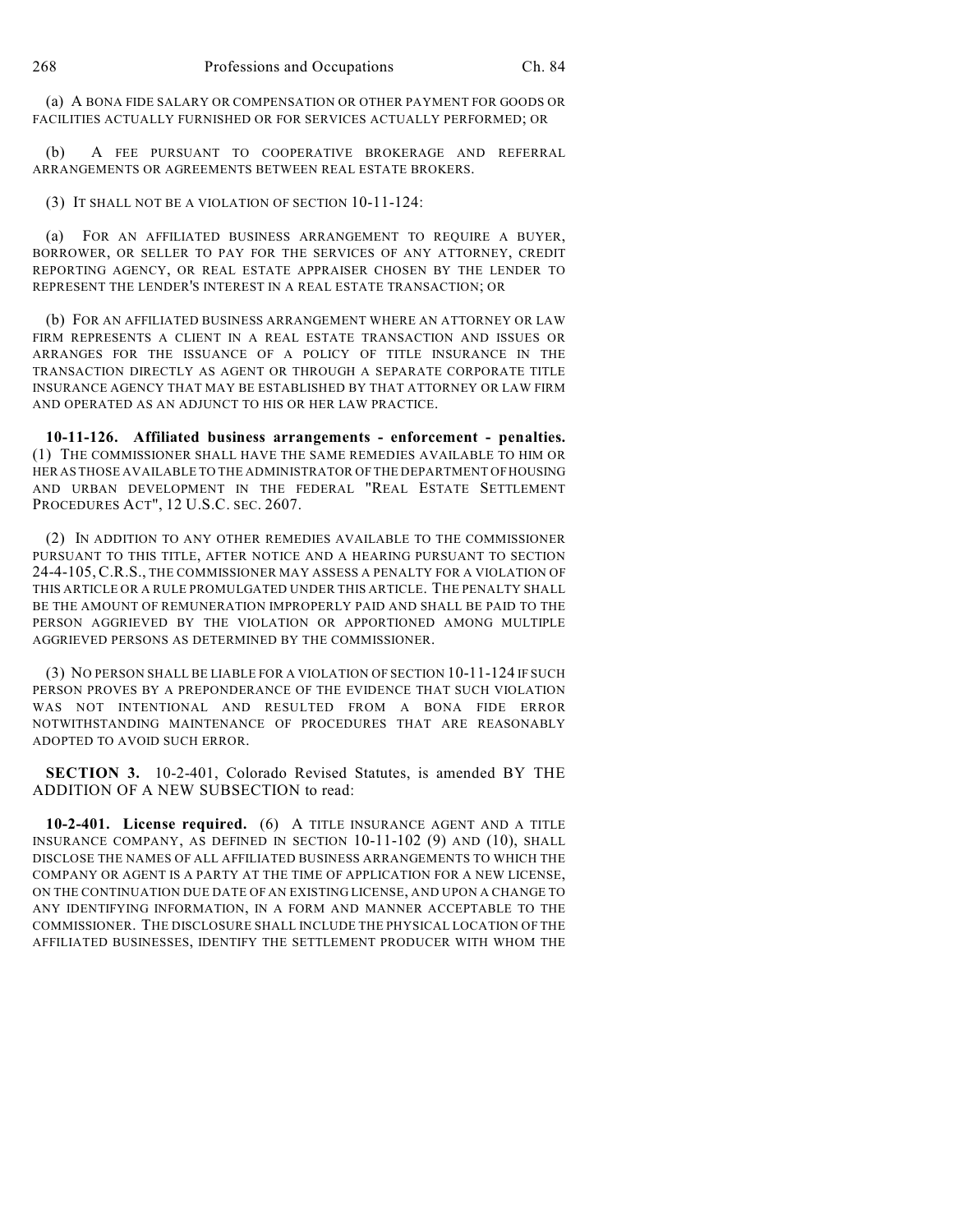COMPANY OR AGENT IS ASSOCIATED, AND IDENTIFY THE UNDERWRITER OF THE TITLE INSURANCE BUSINESS.

**SECTION 4.** 10-3-1104 (1), Colorado Revised Statutes, is amended BY THE ADDITION OF A NEW PARAGRAPH to read:

**10-3-1104. Unfair methods of competition and unfair or deceptive acts or practices.** (1) The following are defined as unfair methods of competition and unfair or deceptive acts or practices in the business of insurance:

(ee) WILLFULLY OR REPEATEDLY VIOLATING SECTION 10-11-108 (1) (c) OR (1) (d), INCLUDING A WILLFUL OR REPEATED VIOLATION THROUGH THE CREATION OR OPERATION OF AN IMPROPER AFFILIATED BUSINESS ARRANGEMENT.

**SECTION 5.** 12-61-113.2, Colorado Revised Statutes, is REPEALED AND REENACTED, WITH AMENDMENTS, to read:

**12-61-113.2. Affiliated business arrangements - definitions - disclosures enforcement and penalties - reporting - rules - investigation information** shared with the division of insurance. (1) AS USED IN THIS SECTION, UNLESS THE CONTEXT OTHERWISE REQUIRES:

(a) "AFFILIATED BUSINESS ARRANGEMENT" MEANS AN ARRANGEMENT IN WHICH:

(I) A PROVIDER OF SETTLEMENT SERVICES OR AN ASSOCIATE OF A PROVIDER OF SETTLEMENT SERVICES HAS EITHER AN AFFILIATE RELATIONSHIP WITH OR A DIRECT BENEFICIAL OWNERSHIP INTEREST OF MORE THAN ONE PERCENT IN ANOTHER PROVIDER OF SETTLEMENT SERVICES; AND

(II) A PROVIDER OF SETTLEMENT SERVICES OR THE ASSOCIATE OF A PROVIDER DIRECTLY OR INDIRECTLY REFERS SETTLEMENT SERVICE BUSINESS TO ANOTHER PROVIDER OF SETTLEMENT SERVICES OR AFFIRMATIVELY INFLUENCES THE SELECTION OF ANOTHER PROVIDER OF SETTLEMENT SERVICES.

(b) "ASSOCIATE" MEANS A PERSON WHO HAS ONE OR MORE OF THE FOLLOWING RELATIONSHIPS WITH A PERSON IN A POSITION TO REFER SETTLEMENT SERVICE BUSINESS:

(I) A SPOUSE, PARENT, OR CHILD OF SUCH PERSON;

(II) A CORPORATION OR BUSINESS ENTITY THAT CONTROLS, IS CONTROLLED BY, OR IS UNDER COMMON CONTROL WITH SUCH PERSON;

(III) AN EMPLOYER, OFFICER, DIRECTOR, PARTNER, FRANCHISER, OR FRANCHISEE OF SUCH PERSON, INCLUDING A BROKER ACTING AS AN INDEPENDENT CONTRACTOR; OR

(IV) ANYONE WHO HAS AN AGREEMENT, ARRANGEMENT, OR UNDERSTANDING WITH SUCH PERSON, THE PURPOSE OR SUBSTANTIAL EFFECT OF WHICH IS TO ENABLE THE PERSON IN A POSITION TO REFER SETTLEMENT SERVICE BUSINESS TO BENEFIT FINANCIALLY FROM REFERRALS OF SUCH BUSINESS.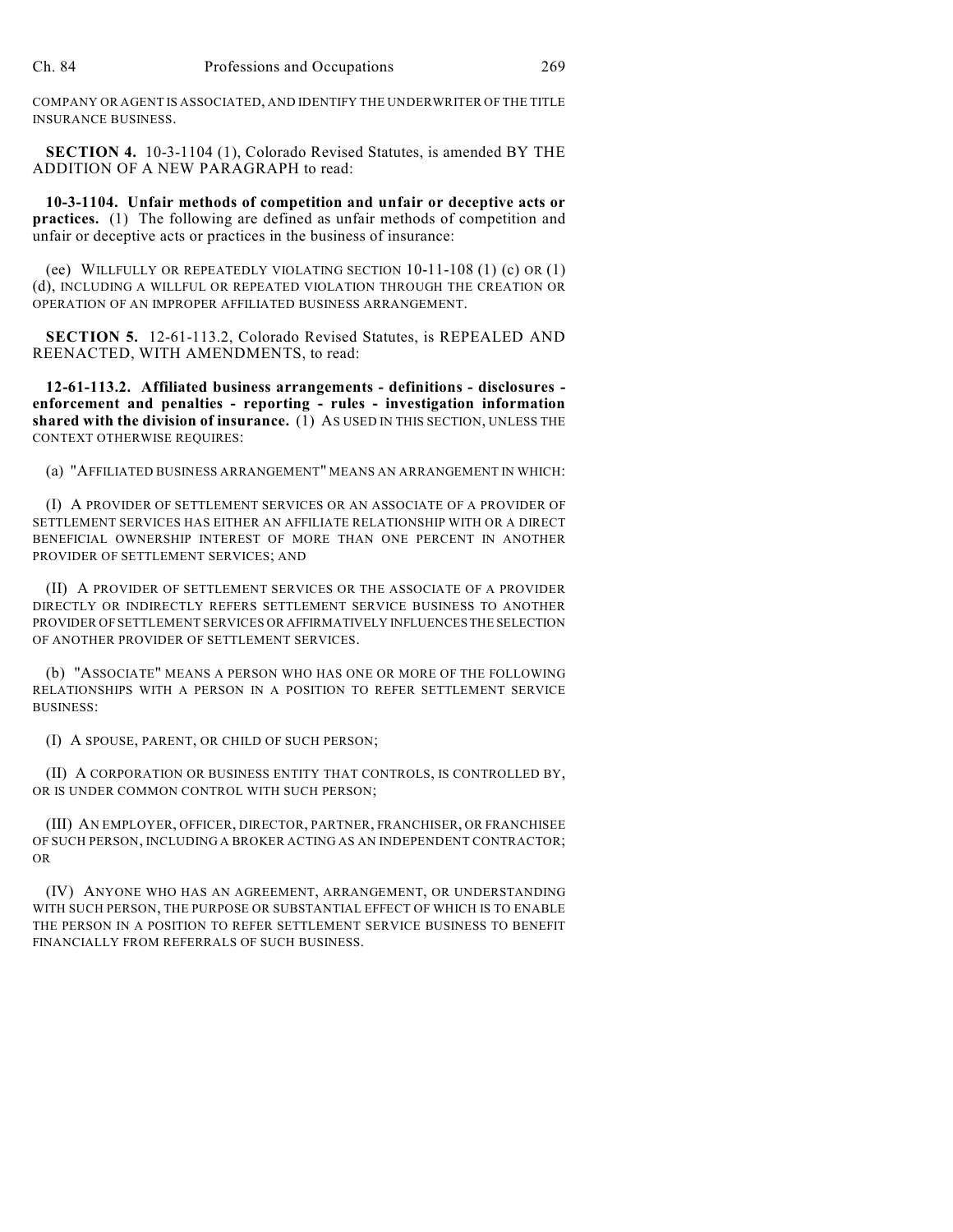(c) "SETTLEMENT SERVICE" MEANS ANY SERVICE PROVIDED IN CONNECTION WITH A REAL ESTATE SETTLEMENT INCLUDING, BUT NOT LIMITED TO, THE FOLLOWING:

- (I) TITLE SEARCHES;
- (II) TITLE EXAMINATIONS;
- (III) THE PROVISION OF TITLE CERTIFICATES;
- (IV) TITLE INSURANCE;
- (V) SERVICES RENDERED BY AN ATTORNEY;
- (VI) THE PREPARATION OF TITLE DOCUMENTS;
- (VII) PROPERTY SURVEYS;
- (VIII) THE RENDERING OF CREDIT REPORTS OR APPRAISALS;
- (IX) REAL ESTATE APPRAISAL SERVICES;
- (X) HOME INSPECTION SERVICES;
- (XI) SERVICES RENDERED BY A REAL ESTATE BROKER;
- (XII) PEST AND FUNGUS INSPECTIONS;
- (XIII) THE ORIGINATION OF A LOAN;
- (XIV) THE TAKING OF A LOAN APPLICATION;
- (XV) THE PROCESSING OF A LOAN;
- (XVI) UNDERWRITING AND FUNDING OF A LOAN;
- (XVII) ESCROW HANDLING SERVICES;
- (XVIII) THE HANDLING OF THE PROCESSING; AND
- (XIX) CLOSING OF SETTLEMENT.

(2) (a) AN AFFILIATED BUSINESS ARRANGEMENT IS PERMITTED WHERE THE PERSON REFERRING BUSINESS TO THE AFFILIATED BUSINESS ARRANGEMENT RECEIVES PAYMENT ONLY IN THE FORM OF A RETURN ON AN INVESTMENT AND WHERE IT DOES NOT VIOLATE THE PROVISIONS OF SECTION 12-61-113.

(b) IF A LICENSEE OR THE EMPLOYING BROKER OF A LICENSEE IS PART OF AN AFFILIATED BUSINESS ARRANGEMENT WHEN AN OFFER TO PURCHASE REAL PROPERTY IS FULLY EXECUTED, THE LICENSEE SHALL DISCLOSE TO ALL PARTIES TO THE REAL ESTATE TRANSACTION THE EXISTENCE OF THE ARRANGEMENT. THE DISCLOSURE SHALL BE WRITTEN, SHALL BE SIGNED BY ALL PARTIES TO THE REAL ESTATE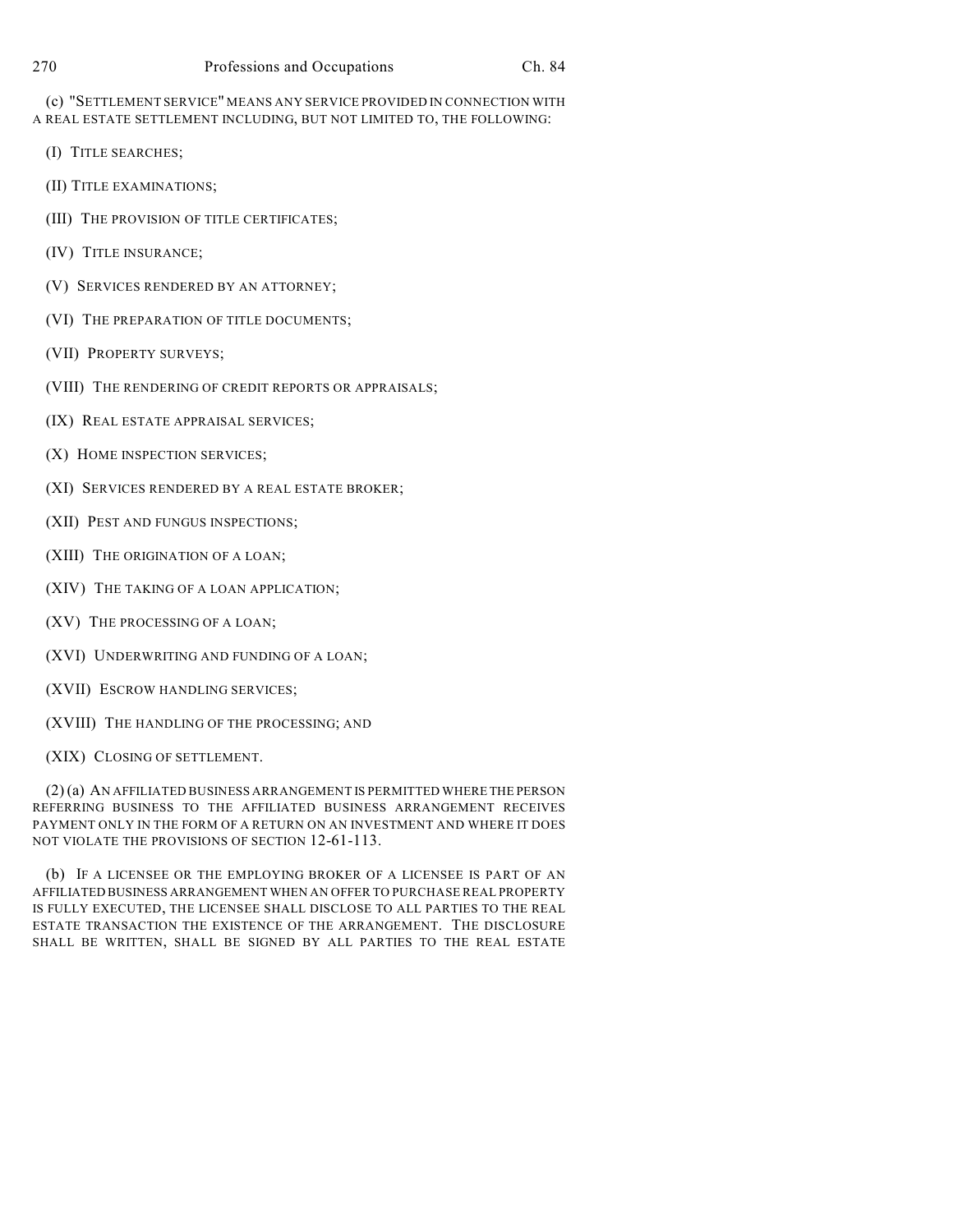TRANSACTION, AND SHALL COMPLY WITH THE FEDERAL "REAL ESTATE SETTLEMENT PROCEDURES ACT", 12 U.S.C. SEC. 2601 ET SEQ.

(c) A LICENSEE SHALL NOT REQUIRE THE USE OF AN AFFILIATED BUSINESS ARRANGEMENT OR A PARTICULAR PROVIDER OF SETTLEMENT SERVICES AS A CONDITION OF OBTAINING SERVICES FROM THAT LICENSEE FOR ANY SETTLEMENT SERVICE. FOR THE PURPOSES OF THIS PARAGRAPH (c), "REQUIRE THE USE" SHALL HAVE THE SAME MEANING AS "REQUIRED USE" IN 24 CFR 3500.2 (b).

(d) NO LICENSEE SHALL GIVE OR ACCEPT ANY FEE, KICKBACK, OR OTHER THING OF VALUE PURSUANT TO ANY AGREEMENT OR UNDERSTANDING, ORAL OR OTHERWISE, THAT BUSINESS INCIDENT TO OR PART OF A SETTLEMENT SERVICE INVOLVING AN AFFILIATED BUSINESS ARRANGEMENT SHALL BE REFERRED TO ANY PROVIDER OF SETTLEMENT SERVICES.

(e) NOTHING IN THIS SECTION SHALL BE CONSTRUED TO PROHIBIT PAYMENT OF A FEE TO:

(I) AN ATTORNEY FOR SERVICES ACTUALLY RENDERED;

(II) A TITLE INSURANCE COMPANY TO ITS DULY APPOINTED AGENT FOR SERVICES ACTUALLY PERFORMED IN THE ISSUANCE OF A POLICY OF TITLE INSURANCE;

(III) A LENDER TO ITS DULY APPOINTED AGENT FOR SERVICES ACTUALLY PERFORMED IN THE MAKING OF A LOAN.

(f) NOTHING IN THIS SECTION SHALL BE CONSTRUED TO PROHIBIT PAYMENT TO ANY PERSON OF:

(I) A BONA FIDE SALARY OR COMPENSATION OR OTHER PAYMENT FOR GOODS OR FACILITIES ACTUALLY FURNISHED OR FOR SERVICES ACTUALLY PERFORMED;

(II) A FEE PURSUANT TO COOPERATIVE BROKERAGE AND REFERRAL ARRANGEMENTS OR AGREEMENTS BETWEEN REAL ESTATE BROKERS.

(g) IT SHALL NOT BE A VIOLATION OF THIS SECTION FOR AN AFFILIATED BUSINESS ARRANGEMENT:

(I) TO REQUIRE A BUYER, BORROWER, OR SELLER TO PAY FOR THE SERVICES OF ANY ATTORNEY, CREDIT REPORTING AGENCY, OR REAL ESTATE APPRAISER CHOSEN BY THE LENDER TO REPRESENT THE LENDER'S INTEREST IN A REAL ESTATE TRANSACTION; OR

(II) IF AN ATTORNEY OR LAW FIRM REPRESENTS A CLIENT IN A REAL ESTATE TRANSACTION AND ISSUES OR ARRANGES FOR THE ISSUANCE OF A POLICY OF TITLE INSURANCE IN THE TRANSACTION DIRECTLY AS AGENT OR THROUGH A SEPARATE CORPORATE TITLE INSURANCE AGENCY THAT MAY BE ESTABLISHED BY THAT ATTORNEY OR LAW FIRM AND OPERATED AS AN ADJUNCT TO HIS OR HER LAW PRACTICE.

(h) NO PERSON SHALL BE LIABLE FOR A VIOLATION OF THIS SECTION IF SUCH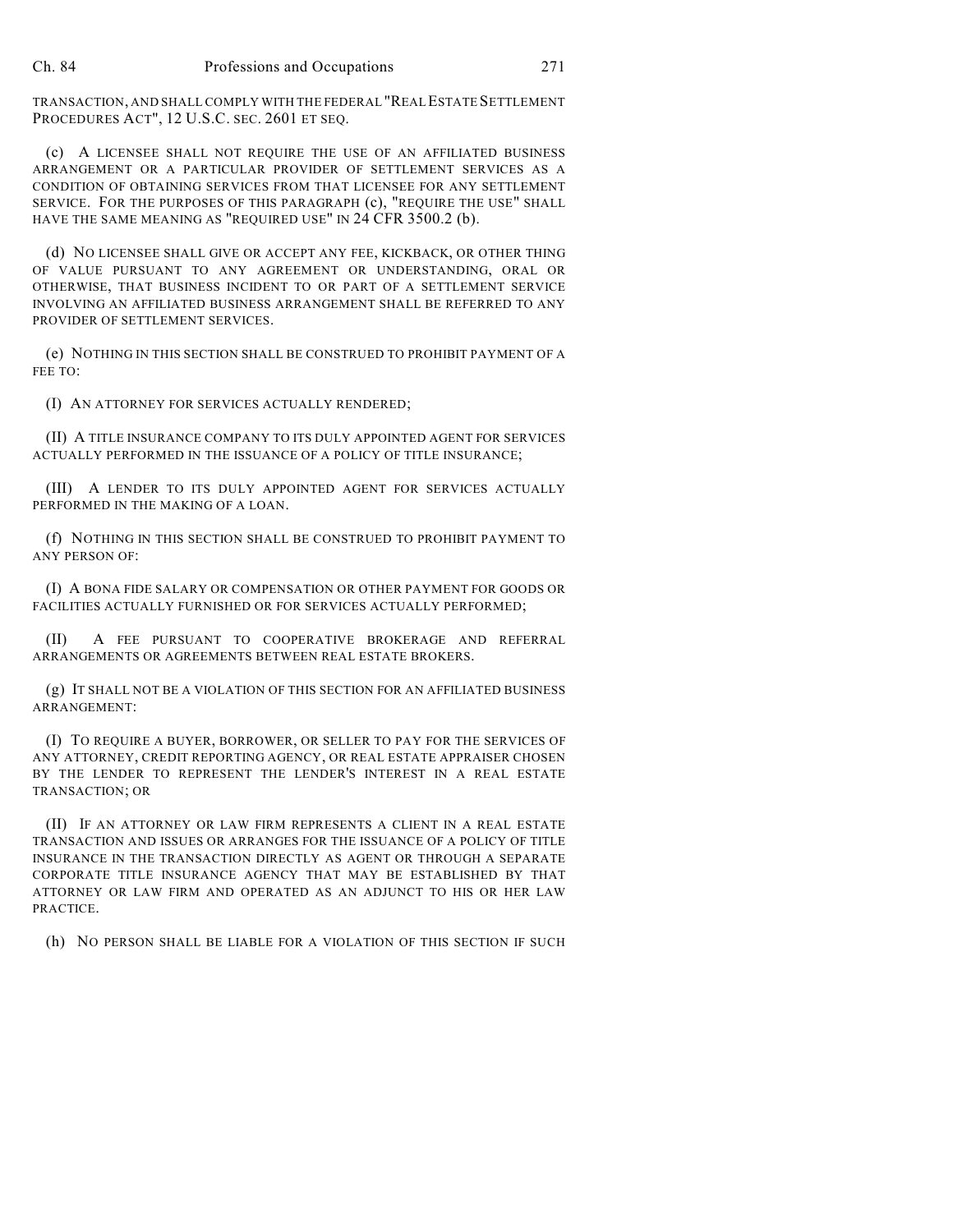PERSON PROVES BY A PREPONDERANCE OF THE EVIDENCE THAT SUCH VIOLATION WAS NOT INTENTIONAL AND RESULTED FROM A BONA FIDE ERROR NOTWITHSTANDING MAINTENANCE OF PROCEDURES THAT ARE REASONABLY ADOPTED TO AVOID SUCH ERROR.

(3) ON AND AFTER JULY 1, 2006, A LICENSEE SHALL DISCLOSE AT THE TIME THE LICENSEE ENTERS INTO OR CHANGES AN AFFILIATED BUSINESS ARRANGEMENT, IN A FORM AND MANNER ACCEPTABLE TO THE COMMISSION, THE NAMES OF ALL AFFILIATED BUSINESS ARRANGEMENTS TO WHICH THE LICENSEE IS A PARTY. THE DISCLOSURE SHALL INCLUDE THE PHYSICAL LOCATION OF THE AFFILIATED BUSINESSES.

(4) ON AND AFTER JULY 1, 2006, AN EMPLOYING BROKER, IN A FORM AND MANNER ACCEPTABLE TO THE COMMISSION, SHALL AT LEAST ANNUALLY DISCLOSE THE NAMES OF ALL AFFILIATED BUSINESS ARRANGEMENTS TO WHICH THE EMPLOYING BROKER IS A PARTY. THE DISCLOSURE SHALL INCLUDE THE PHYSICAL LOCATION OF THE AFFILIATED BUSINESSES.

(5) THE COMMISSION MAY PROMULGATE RULES CONCERNING THE CREATION AND CONDUCT OF AN AFFILIATED BUSINESS ARRANGEMENT, INCLUDING, BUT NOT LIMITED TO, RULES DEFINING WHAT CONSTITUTES A SHAM AFFILIATED BUSINESS ARRANGEMENT. THE COMMISSION SHALL ADOPT THE RULES, POLICIES, OR GUIDELINES ISSUED BY THE UNITED STATES DEPARTMENT OF HOUSING AND URBAN DEVELOPMENT CONCERNING THE FEDERAL "REAL ESTATE SETTLEMENT PROCEDURES ACT", 12 U.S.C. SEC. 2601 ET SEQ. RULES ADOPTED BY THE COMMISSION SHALL BE AT LEAST AS STRINGENT AS THE FEDERAL RULES AND SHALL ENSURE THAT CONSUMERS ARE ADEQUATELY INFORMED ABOUT AFFILIATED BUSINESS ARRANGEMENTS. THE COMMISSION SHALL CONSULT WITH THE INSURANCE COMMISSIONER PURSUANT TO SECTION 10-11-124 (2), C.R.S., CONCERNING RULES, POLICIES, OR GUIDELINES THE INSURANCE COMMISSIONER ADOPTS CONCERNING AFFILIATED BUSINESS ARRANGEMENTS. NEITHER THE RULES PROMULGATED BY THE COMMISSIONER NOR THE REAL ESTATE COMMISSION MAY CREATE A CONFLICTING REGULATORY BURDEN ON AN AFFILIATED BUSINESS ARRANGEMENT.

(6) THE DIVISION MAY SHARE INFORMATION GATHERED DURING AN INVESTIGATION OF AN AFFILIATED BUSINESS ARRANGEMENT WITH THE DIVISION OF INSURANCE.

**SECTION 6.** 12-61-113 (1), Colorado Revised Statutes, is amended BY THE ADDITION OF A NEW PARAGRAPH to read:

**12-61-113. Investigation - revocation - actions against licensee - repeal.** (1) The commission, upon its own motion, may, and, upon the complaint in writing of any person, shall, investigate the activities of any licensee or any person who assumes to act in such capacity within the state, and the commission, after the holding of a hearing pursuant to section 12-61-114, has the power to impose an administrative fine not to exceed two thousand five hundred dollars for each separate offense and to censure a licensee, to place the licensee on probation and to set the terms of probation, or to temporarily suspend or permanently revoke a license when the licensee has performed, is performing, or is attempting to perform any of the following acts and is guilty of: